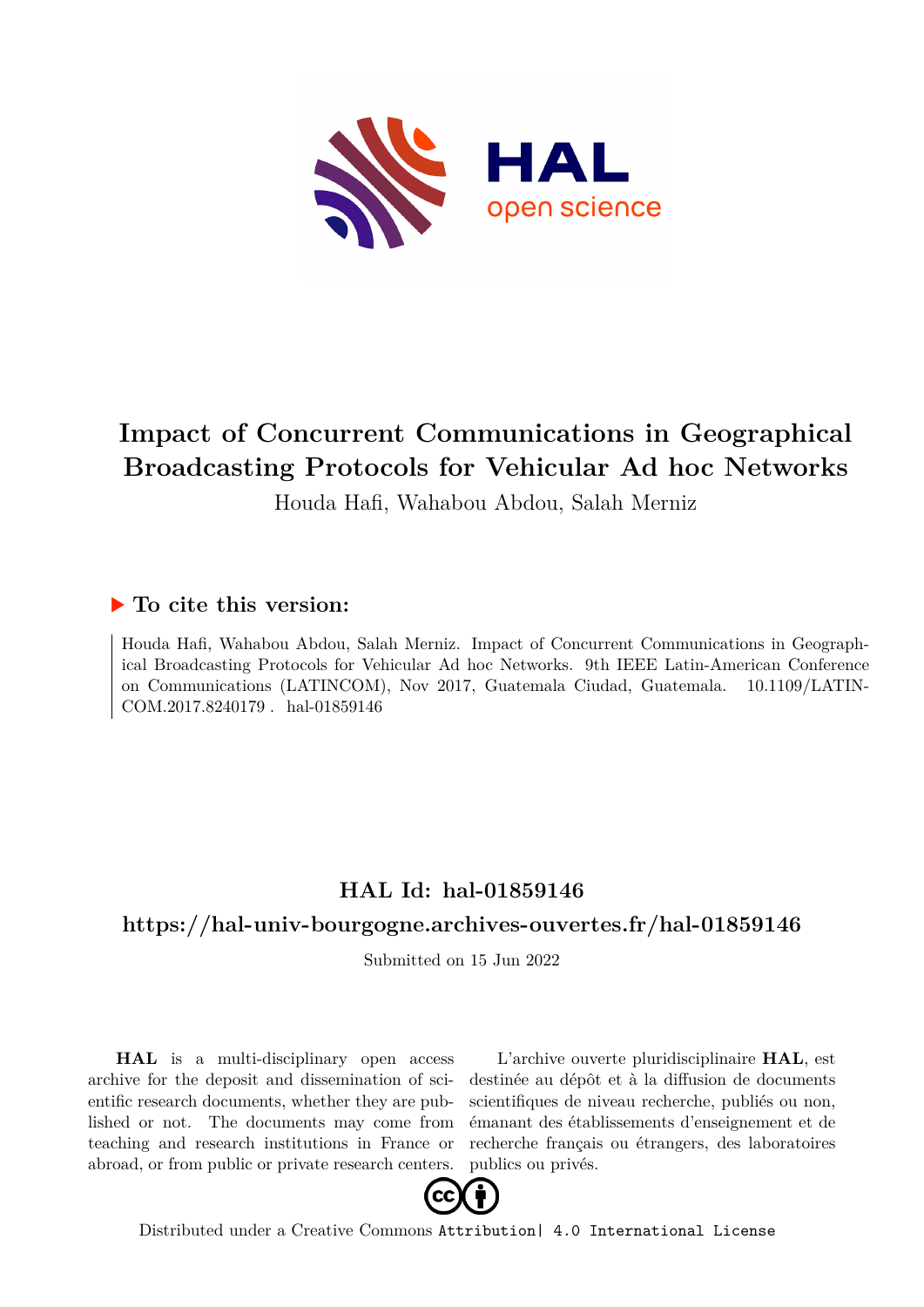# **Impact of Concurrent Communications in Geographical Broadcasting Protocols for Vehicular Ad hoc Networks**

Houda Hafi MISC Laboratory Abdelhamid Mehri University Constantine, Algeria houda.hafi@univ-constantine2.dz

Wahabou Abdou LE2I UMR6306, CNRS, Arts et Métiers Univ. Bourgogne Franche-Comté Dijon, France wahabou.abdou@u-bourgogne.fr

Salah Merniz MISC Laboratory Abdelhamid Mehri University Constantine, Algeria salah.merniz@univ-constantine2.dz

*Abstract*—Bringing to the market intelligent vehicles is one of the current challenges faced by car manufacturers. These vehicles must be able to communicate in order to cooperate and be more effective. The issue of inter-vehicle communications is an active research topic. This paper proposes a reliable geographical broadcasting protocol which has a twofold goal: limiting the risk of interference and reducing the dissemination time. To achieve theses goals, two mechanisms are proposed. The first one divides the road (more precisely, each vehicle's coverage area) into several segments depending on the local density. Thereafter, the priority to relay a message is given to nodes that are in the farthest segment from the source node. The second mechanism allows to reduce the waiting time thanks to a periodic update process. This paper also analysis the performance of geographical broadcasting protocols in case of multiple simultaneous communications. The goal is to observe how these protocols behave when the radio channel becomes overloaded. The comparison study (in terms of packet loss and dissemination time) shows that the proposed protocol outperforms two other VANETs' broadcasting protocols.

*Index Terms*—Vehicular ad hoc networks, IEEE 802.11p, Geographical broadcasting protocol, Segmentation, Waiting time adaptation.

#### I. INTRODUCTION

During the recent years, intelligent transport systems (ITS) have contributed to improve users' mobility. These systems are particularly interested in the safety and comfort of users. Some of the ITS specifically address issues related to intelligent vehicles: how to make them more autonomous and how to ensure the quality of communication between vehicles. This paper focuses on inter-vehicle communication issues.

Vehicles communicate using wireless technologies, including the IEEE 802.11p standard. The interconnection of vehicles forms a Vehicular ad hoc network (VANET). This network has three main objectives: improving road safety (eg. sending emergency messages), streamlining road traffic (preventing traffic jam) and providing more comfort (Internet access, online games, tourist attraction). These tasks are carried out using vehicle to road infrastructure communication (V2I), vehicle to vehicle communication (V2V), or vehicle to any other device communication (V2X). In V2V, each vehicle acts as a client and a relay (router) node. Indeed, to spread a message over a long distance, vehicles should collaborate and apply a relaying strategy between neighbors. The choice of the best relays in terms of number, quality, and reliability is not a trivial task. In high-density networks, too many relay nodes would increase the risk of interference, leading to the saturation of the bandwidth and a significant increase of the latency. Conversely, if there are not enough relay nodes in low-density networks the message may not be widely disseminated. In the literature, several works have proposed broadcast protocols to deal with this problem.

This paper introduces a novel geographic approach of broadcasting messages in VANETs. This method divides nodes' coverage area into segments and gives priority to farthest nodes. This novel segmentation method reacts to network density changes. Furthermore, it deals with the empty segment problem. The proposed approach also allows nodes to dynamically adjust their waiting time in order to shorten the dissemination time. This paper also aims to analyse the behaviour of geographic broadcasting protocols in VANETs when taking into account simultaneous communication (which may overload the radio channel).

The remaining of the paper is organized as follows. Section II presents the main families of broadcasting protocols. The proposed protocol and its main features are detailed in Section III . Sections IV and V give experimentation parameters and a comparative study of three broadcasting protocols. Section VI concludes this paper and points-out some future work.

#### II. RELATED WORK

Broadcasting consists in sending a message from one node to all other nodes within a network. In VANETs, wide dissemination of messages can only be ensured if some nodes relay the packets they receive. Moreover, the fact that nodes share the radio channel requires designing broadcasting strategies that minimize the risk of interference. This can be achieved by reducing the number of relays in high-density networks.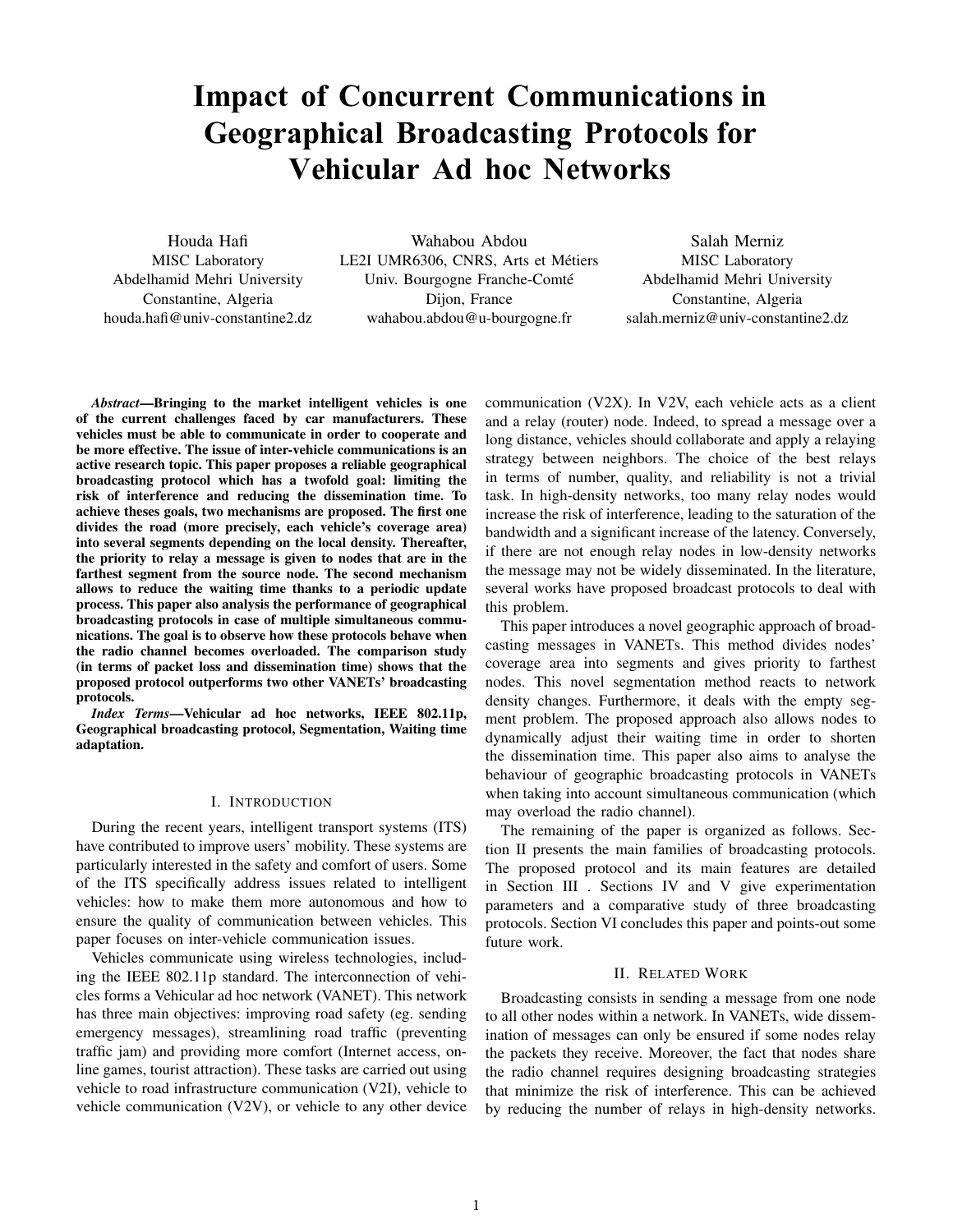This reduction should not lead to the interruption of the message propagation. Finding a good broadcasting strategy is complex in VANETs (in wireless ad hoc networks in general) because the decision to relay or not each message is taken in a decentralized way. This means none of the nodes have information on the overall network topology. Each decision is taken according to local information. Broadcasting protocols can be classified into deterministic and stochastic categories.

#### *A. Deterministic methods*

A broadcasting method is deterministic if its process is predictable. This category includes simple flooding and neighbor knowledge-based methods.

*1) Simple flooding:* it is the simplest broadcasting method. Every packet is relayed exactly once by each node. Any redundant copy of the packet received later is ignored. One drawback of this method is that it does not take into account the network density. In high-density networks, this method would generate many redundant copies of broadcasted packets, leading to the overuse of the radio resources.

*2) Neighbor knowledge-based methods:* they compare neighbor lists before relaying packets. Nodes exchange Hello packets in order to discover the local network topology and to build up their neighbor lists. The Flooding with Self Pruning [1] uses a 1-hop neighbor list. This list is inserted into the broadcast packets. This allows each receiver to compare its own list to the one included in this packet. If the lists are identical, the packet is dropped. Otherwise, the packet is relayed. Other methods such as Distributed Vehicular Broadcast (DV-CAST) [2] and Least Common Neighbor (LCN) [3] also rely on 1-hop neighbor lists.

For static or low mobility networks, neighbor knowledgebased methods can achieve good performance. But in high mobility networks like VANETs, information about the neighbors become quickly inaccurate. Thus, this family of methods is hardly applicable for vehicular networks.

#### *B. Stochastic methods*

The stochastic methods statistically assess the gain that could be obtained if the packets are relayed by a given node. They include probabilistic scheme, counter-based and location-based methods.

*1) Probabilistic methods:* in these schemes, the receiver calculates a dissemination probability based on a defined parameter. For instance, in [4] the authors associate the forwarding probability of a node to its distance from the source so that the farthest node will have a high chance to rebroadcast the packet. In [5], [6], [7] the rebroadcasting probability depends on the node's local density, node's speed, and redundancy ratio respectively. In [8] the authors propose a protocol called E-ProbT that combines the number of common neighbors and the distance between the transmitter and the receiver to compute the probability of forwarding.

Smart-flooding [9] aims to adapt the broadcasting probability to the local density. In addition to the probability, this protocol introduces three other parameters: the number of

retransmissions for each packet, the delay between successive retransmissions and the TTL (time to live). To achieve good tuning of these parameters for various density levels, the authors have used a genetic algorithm.

*2) Counter-based methods:* they rely on a simple principle: the more a node receives copies of the same packet, the less likely it is useful to relay this packet. Upon reception of the first copy, the node initializes a counter  $C$  to 1 and sets a timeout RAD. During the waiting period, C is incremented upon reception of a new copy of the packet. When the RAD expires, C is compared to a threshold value  $C_t$ . If  $C < C_t$ , the packet is broadcasted. Otherwise, it is dropped. Like probabilistic methods, one challenge is to find an appropriate value of  $C_t$ . Yassein et al. [10] proposed the Smart Counter Based Broadcast Algorithm that adapts  $C_t$  according to the network density. Thanks to Hello packets, the nodes build neighbor lists. The size of these lists allows to dynamically adjust  $C_t$ . Karthikeyan et al. introduced in [11] a method named Density Based Flooding Algorithm. This method defines two categories of nodes according to their number of neighbors, with respect to a given threshold  $\tau$ . Each node decides to relay each packet depending on its own category and the one of this packets last hop.

*3) Geographical methods:* they try to increase the additional coverage area that will result if the packet is forwarded. These methods do not consider whether nodes exist within that additional area or not. AckPBSM [12] and POCA [13] use this approach and set lower RAD to nodes that are far from the source node. To evaluate the extra coverage area, the node can use the distance between itself and each node that has previously relayed the message (distance-based scheme) or the geographical coordinates (location-based scheme). In both distance-based and location-based schemes, a RAD timeout is set and the message is relayed if the additional coverage area is higher than a given threshold.

To resolve the broadcast storm problem [14] and have a high reliability, authors in [15], [16], [17] use the segment-based technique. They divide the road into multiple segments and vehicles within the farthest non-empty segment are in charge of relaying the packets. Its major disadvantage is the creation of empty segments since they are density-unaware methods.

#### III. A HYBRID SENDER AND RECEIVER ORIENTED BROADCASTING PROTOCOL

A broadcasting protocol is sender-oriented if the node that sends the packet chooses the relay nodes. For example, it can include the list of relay nodes in the packet header. In a receiver-oriented approach, each receiver node autonomously decides whether to relay the packet or not. It is worth noting that when packet propagation conditions are good, senderoriented protocols can give good results. However, if many packets are lost, it is possible that the relay nodes chosen by the source do not receive the packet. Such a situation could lead to the disruption of the broadcast. Therefore, when the risk of interference is high, the receiver-oriented approaches seem more interesting.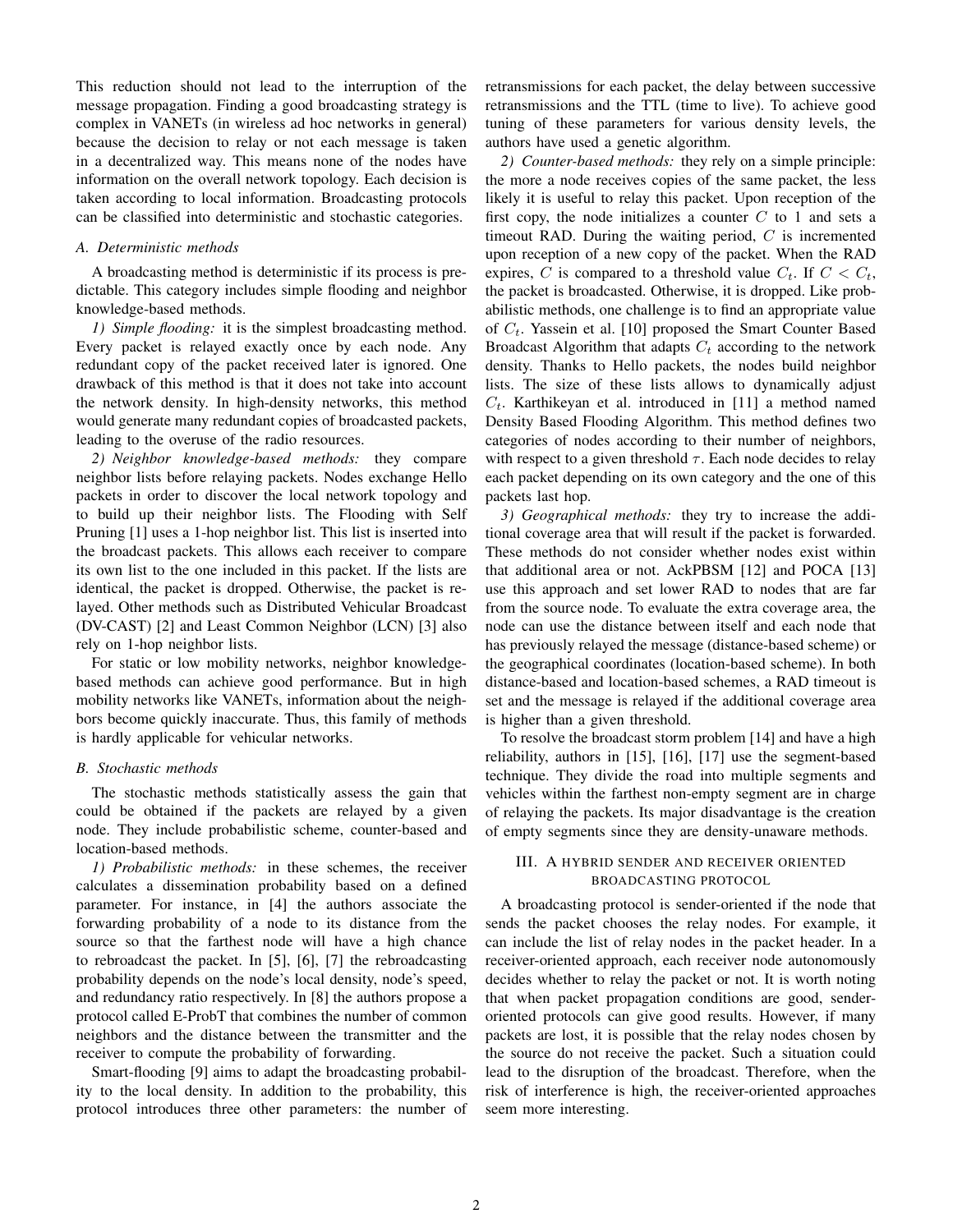This paper introduces a new novel broadcasting protocol that combines the sender-oriented and receiver-oriented methods. This protocol is named Segment-Delay Based Broadcasting Protocol (SDBP). SDBP is sender-oriented in the sense that the source helps the nodes with some information encapsulated in the packet header. On the other hand, it is a receiver-oriented protocol because each node acts autonomously after receiving the packet.

In order to ensure a wide dissemination of packets, efficient broadcasting protocols must take account of the network density. To this end, SDBP uses a segmentation method that relies on local density level and avoids creating empty segments. Furthermore, SDBP uses a dynamic adaptation of the waiting time for each node. SDBP is a geographical broadcasting protocol which consists of three main phases:

- 1) the neighbor discovery phase
- 2) the sending phase
- 3) the forwarding phase

These key steps are illustrated on Figure 1. They are detailed in the Sections III-A to III-C.



Fig. 1. Main steps of SDBP

#### *A. Neighbor discovery phase*

The neighbor discovery process is carried out by all nodes. This process is regularly repeated because the VANETs are highly mobile networks, resulting in frequent topology changes. SDBP uses periodic Hello packets to discover neighbors. These packets contain the following information:  $\langle VehicleID, PacketID, X-coordinate, Y-coordinate \rangle$  (see Figure 2). When a node receives a Hello packet, it adds the packet's source information into its neighborhood table. Each record in the table has an expiration time (to deal with inactive neighbors caused by a link failure, collision, etc.). This expiration time is three times the Hello packets frequency.

The neighborhood table will be used to estimate density and segment the sender's coverage area. The segmentation is performed before each sending or forwarding phase.

|  | VehicleID | PacketID | X-coordinate   Y-coordinate |  |  |
|--|-----------|----------|-----------------------------|--|--|
|--|-----------|----------|-----------------------------|--|--|

Fig. 2. SDBP Hello Packet Header

#### *B. Sending phase*

This phase corresponds to the initial sending of a packet. The source node efficiently chooses its neighbors that will relay the packet. Since SDBP seeks to avoid the drawbacks of sender-oriented protocols, it does not precisely identify the relays. Rather, it segments the network in such a way as to favor the farthest nodes. In literature, segmentation is generally done in a regular way. That means the source node's coverage area is divided into several segments of the same width. One of the disadvantages of this method is that it does not deal with the density (the number of nodes within the segments may vary). Moreover, if the nodes are not uniformly distributed, the farthest segments may be empty. This leads to the empty segment problem [4], [15], [17]. SDBP introduces a novel approach that tackles this problem. In SDBP, the number of segment relies on the local density of each node (number of neighbors) and it does not merely depend on node's transmission range. In real world context, the transmission range is usually unknown since it is inconstant and varies swiftly depending on the signal propagation environment.

SDBP divides the source node's coverage area into K segments, depending on the number of neighbors, say  $N$  (see Equation 1).  $N$  is estimated thanks to the neighborhood table (see Figure 1). All the segments contain the same number of nodes  $(M_i)$ , except the farthest segment if N is not a multiple of  $K$  (see Equation 2).

$$
K = \lfloor \sqrt{N} \rceil \tag{1}
$$

$$
M_i = \begin{cases} \frac{N}{K} + (N \mod K) & \text{if } i = 1 \text{ (the farthest segment)}\\ \frac{N}{K} & \forall i \in \{2, 3, .. K\} \end{cases}
$$
 (2)

The boundaries of each segment are calculated using Equation 3. Figure 3 illustrates an example of the segmentation of the coverage area of vehicle S. Let us recall that the segmentation aims to reduce the interference and the dissemination time of packets. Therefore, priority of relaying messages should be given to nodes that are in the farthest segment. Consequently, each node must be aware of the segment it belongs to. For this purpose, the segments' boundaries are included in the packet header (see Figure 4).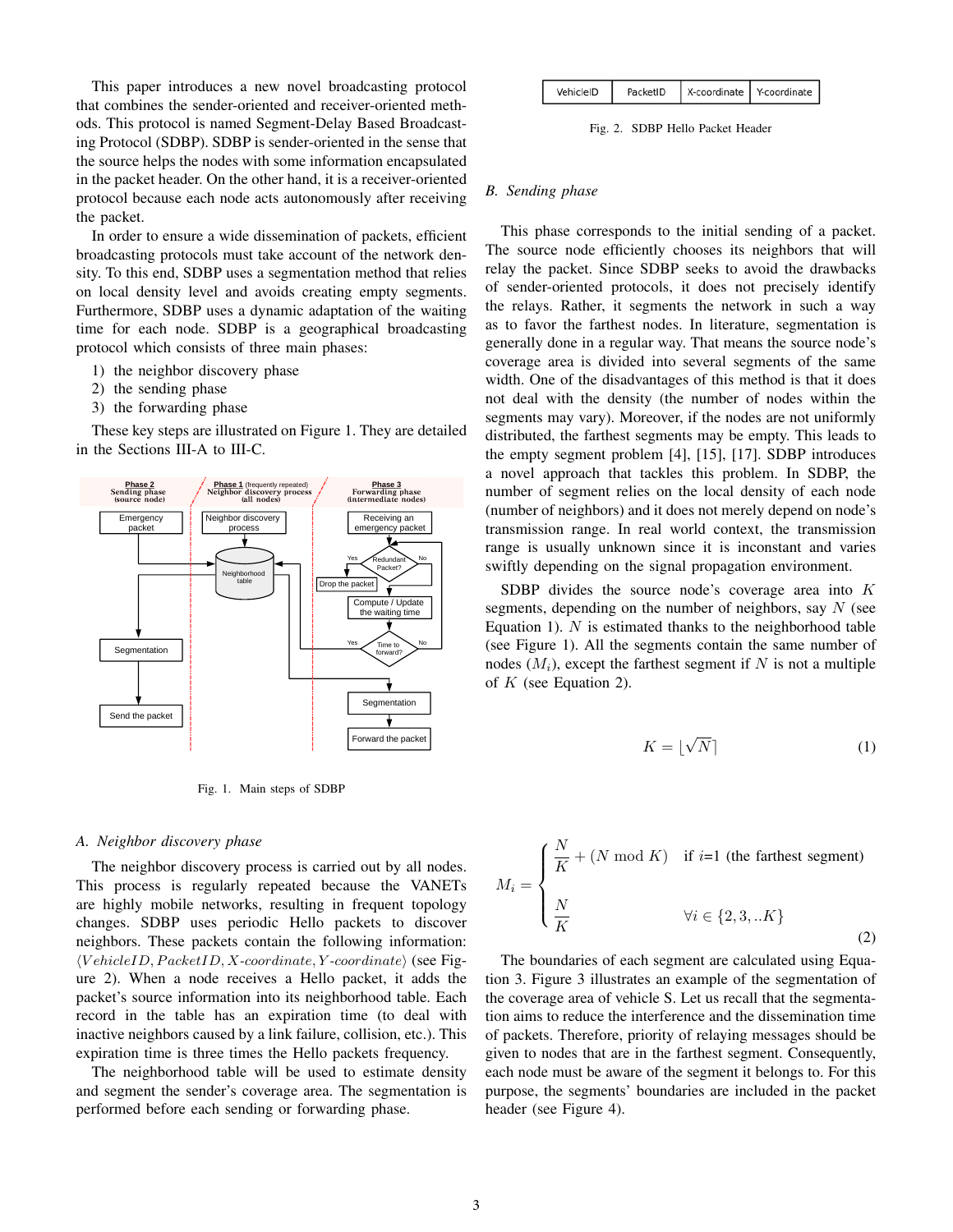$$
\begin{cases}\nn_i = (N+1) - \sum_{j=1}^{i} M_j \\
Dmin_i = n_i^{th} \ neighborhood's \ position \\
Dmax_i = \begin{cases}\nFarthest \ neighbor's \ position & \text{if } i = 1 \\
Dmin_{i-1} & \text{if } i \in \{2, 3, ..K\} \n\end{cases}\n\end{cases}
$$
\n(3)



Fig. 3. Example of the segmentation of a node's coverage area

| VehicleID   PacketID   Number of Farthest node's   Dmin1   Dmin2      Dmink   Data |  |  |  |  |
|------------------------------------------------------------------------------------|--|--|--|--|

Fig. 4. SDBP's data packet header

#### *C. Forwarding phase*

The forwarding phase starts when an intermediate node (say  $r$ ) receives a packet. If it is the first copy of the packet, the node initialises a counter to compute the number of redundant copies. Then, it determines to which segment it belongs to and calculates its waiting time  $WT$  according to Equation 4.

$$
WT_r = i \times SlotTime \times \frac{d(Source, FarthestNode)}{d(r, Source)} \quad (4)
$$

where  $i \in \{1, 2, \ldots, K\}$  is the segment's number, d represents the distance between two nodes and  $SlotTime$  is an approximate time for a packet to be thoroughly received by the other neighbors. In this work, we use the  $SlotTime$  value proposed in [7].

Afterwards, a timer is triggered which is the minimum between waiting time and  $SlotTime$ . At the timer's expiration, four cases may be distinguished:

- If the node has received a redundant copy, the packet is dropped.
- If no copy has been received by the node and its waiting time is expired  $(W T = 0)$ , the node forwards the packet.
- If the waiting time of the node has not expired yet and it is still greater than  $SlotTime$ , the node updates its waiting time using the Equation 5.
- Else, the minimum value between  $WT$  and  $SlotTime$  is selected again and the process restarts.

$$
WT'_r = \frac{WT_r}{2} \tag{5}
$$

TABLE I SIMULATION PARAMETERS

| Network Simulator                  | $NS-2.35$                  |
|------------------------------------|----------------------------|
| MAC protocol                       | IEEE 802.11p               |
| Propagation model                  | m-Nakagami                 |
| Highway Length                     | 8 km                       |
| Number of lanes                    | 2                          |
| Number of nodes                    | 267                        |
| Percentage of data packet sources  | 1%, 5%, 10%, 15%, 20%, 25% |
| SlotTime                           | 4ms                        |
| Number of runs for each simulation | 10                         |

TABLE II NAKAGAMI PARAMETERS

| gamma | gammal         | oamma′ | gamma   | gamma |
|-------|----------------|--------|---------|-------|
|       | J.O            | 7. V   | 150     | 300   |
| mU    | m <sub>l</sub> | ш      | m<br>αU | m     |
| ر 1   | ∪.J            |        | οv      | 200   |

The waiting time adjustment helps hastening the dissemination process mostly in a network where there are many obstructions that prevent the good reception of packets. In actuality, when a node broadcasts a packet, it does not know which nodes will receive the packet and which ones will lose it. For instance, in a network where the message is lost by all nodes falling farther from the source, the nearest neighbors of the source must wait a lengthy time before broadcasting the message. This situation would result in an enormous increase of the end to end delay.

#### IV. SIMULATION PARAMETERS AND PERFORMANCE CRITERIA

#### *A. Simulation parameters*

This paper aims to study the performance of geographical broadcasting protocols, especially when there are several competing communications. This study is carried out using the Network Simulator 2 (NS2, version 2.35) [18]. We simulated a linear topology of 267 vehicles lined up over 8km. Vehicles' speeds vary from 40  $km/h$  to 50  $km/h$  (in the same direction). This scenario simulates mobility in an urban area.

Concurrent communications are simulated by increasing the number of packet sources. We start with 1% of the nodes that simultaneously send a packet. Then we gradually increase this value up to 25% simultaneous data traffic. The goal is to observe the behavior of the broadcasting protocols when the radio channel becomes overloaded. The simulation parameters are summarized in Table I.

To assess the performance of the protocols, we used the Nakagami radio propagation model. We tuned it to get a nondeterministic behavior in order to be as realistic as possible. The parameters of this propagation model are summarized in Table II.

#### *B. Performance criteria*

We compare two geographical broadcasting protocols: SDBP and FDP (Furthest Distance Protocol) [19]. FDP is a sender-oriented distance-based dissemination technique where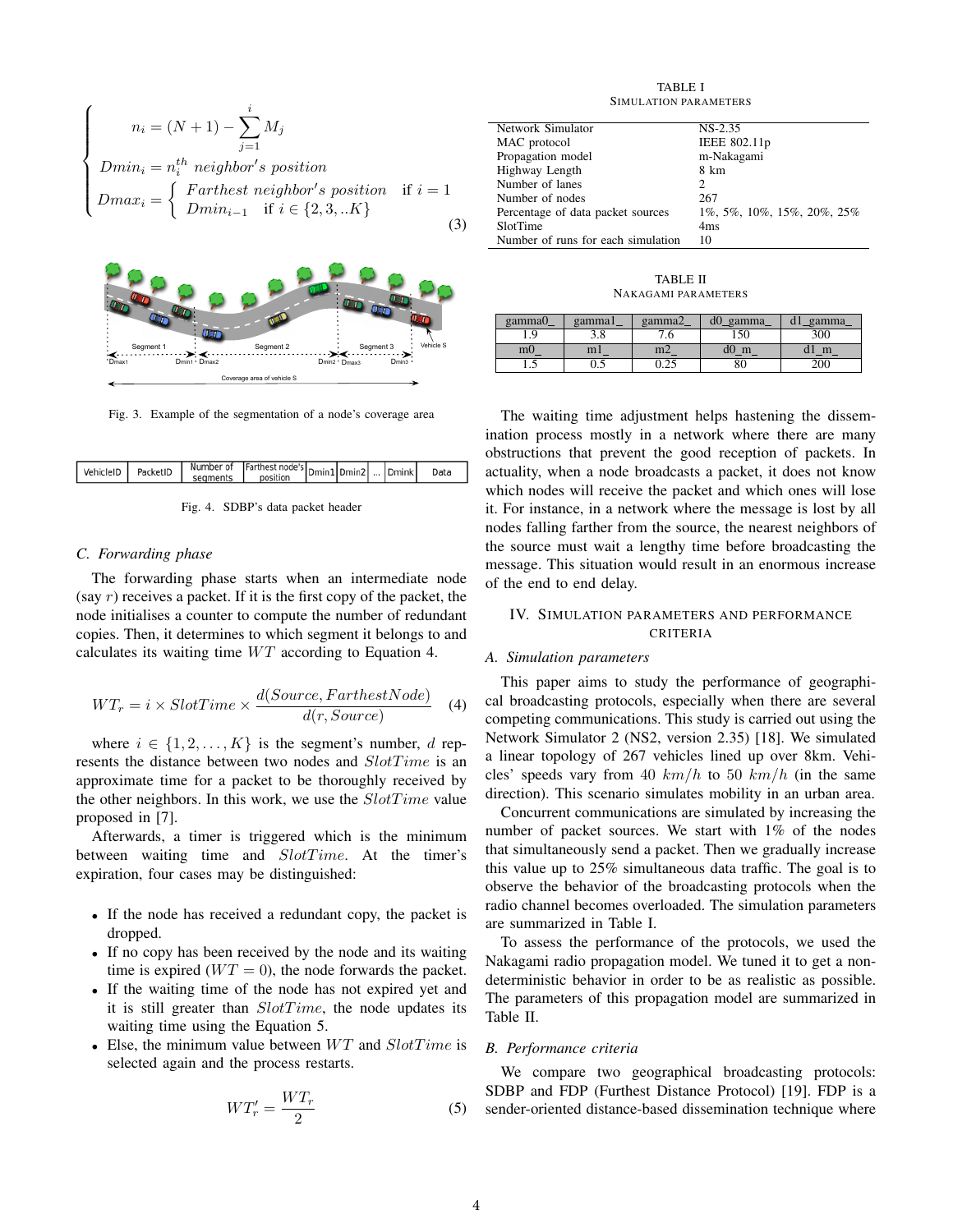the twelve farthest nodes from the source are selected as forwarders. In addition to these two protocols, we present the results of the Simple Flooding Protocol (SFP), the well-known technique where nodes broadcast each received packet only once (the first time) without any waiting time. SFP is taken as a reference since it is the simplest broadcasting protocol.

In this study, we focus on the propagation of the message within a Zone Of Relevance (ZOR). Since in this paper we consider the dissemination of an emergency message in a VANET, the ZOR is defined as 2000m road section behind the source node. Indeed, the vehicles which present the greatest risk are those which are located in the vicinity of the vehicle that detects an unexpected road hazard.

The comparison study is carried out with respect to three performance metrics.

- 1) Unreachability ratio: the percentage of nodes in the ZOR that have not received the packet;
- 2) Number of dropped packets: number of packets discarded at the physical layer due to the following motives [20]:
	- Transmission Busy (TXB): this scenario occurs when a node in a transmission state receives another packet. Because a node can not send and receive at the same time, the packet which was supposed to be received will be dropped.
	- Reception Busy (RXB): in this case, a node receives a second packet while it is busy by receiving another packet. This situation will cause a collision.
	- Searching valid preamble (SXB): in this situation, the node which is in an Idle state drops the packet because it is searching for a valid preamble.
	- Receiving a frame preamble (PXB): as the previous case, the node is in an Idle state but it can not receive correctly the current packet because it is busy by receiving a valid preamble of another packet.
- 3) Dissemination time: the required time in order that all nodes within the ZOR receive the packet;

#### V. ANALYSIS OF THE IMPACT OF CONCURRENT COMMUNICATIONS

The results presented in this section are the average values (of the total number of runs indicated in Table I) and the confidence interval (with a confidence level of 95%) for the performance metrics detailed in Section IV-B.

#### *A. Packet loss*

When an emergency message is broadcasted in a VANET, one of the first challenges is to insure that the packet will be received by all vehicles in the vicinity of the source node. A good reception in this area would limit the risk of accident or a multi-vehicle collision. Figure 5 shows the rate of vehicles that did not receive the message within the ZOR. When there are 1% source nodes, the three protocols fully cover the ZOR. Subsequently, the performance of SFP degrades very quickly. This behavior is due to the fact that all nodes relay the packets they receive. Therefore, in case of multiple competing

data traffics, the risk of interference increases. Regarding the geographic protocols, we note that SDBP's results are not sensitive to the number of competing data flows. On the other hand, FDP's unreachability ratio increases with the number of sources. Indeed, since FDP uses an approach where the selection of relay nodes is done by the sources, this protocol is sometimes penalized when no selected node receives the message because of collision or mobility. It is worth noting that SDBP does not provide a list of potential relay nodes. Any neighbor could relay the packet, depending on the segment it belongs to.



Fig. 5. Unreachability ratio

Packet losses within the ZOR can also be explained by their cause. Figure 6 shows that SDBP has a number of packet loss due to RXB slightly higher than FDP. This happens because SDBP reduces the waiting time in order to speed up the broadcast. The positive effects of this adaptation on the broadcasting time will be presented in Section V-B. The number of dropped packets due to RXB stabilizes. This shows that SDBP is able to adapt to the network load.

Usually, reducing the waiting time leads to overloading the network and to increasing the number of dropped packet. The most important thing to notice about the four histograms of Figure 6 is that the mechanism proposed by SDBP to update the wating time has a negligible effect on packet loss.

#### *B. Dissemination time*

Concerning the dissemination time (Figure 7), SFP's results are not relevant. Indeed, these low values are calculated on a small number of nodes, because of the low packet delivery ratio of this protocol. In general, the only nodes that receive the packet are 1 or 2 hops from the source. SDBP obtains a dissemination time which is generally not very sensitive to the number of source nodes because it uses a dynamic waiting time adjustment mechanism (which is not the case for FDP).

#### VI. CONCLUSION

This paper has introduced a new geographical broadcasting protocol for vehicular networks. This protocol, named SDBP, has two main mechanisms. The first mechanism segments the coverage area of each node depending on the local density level. It avoids the creation of empty segments. The second mechanism adjusts the waiting time in order to speed up the